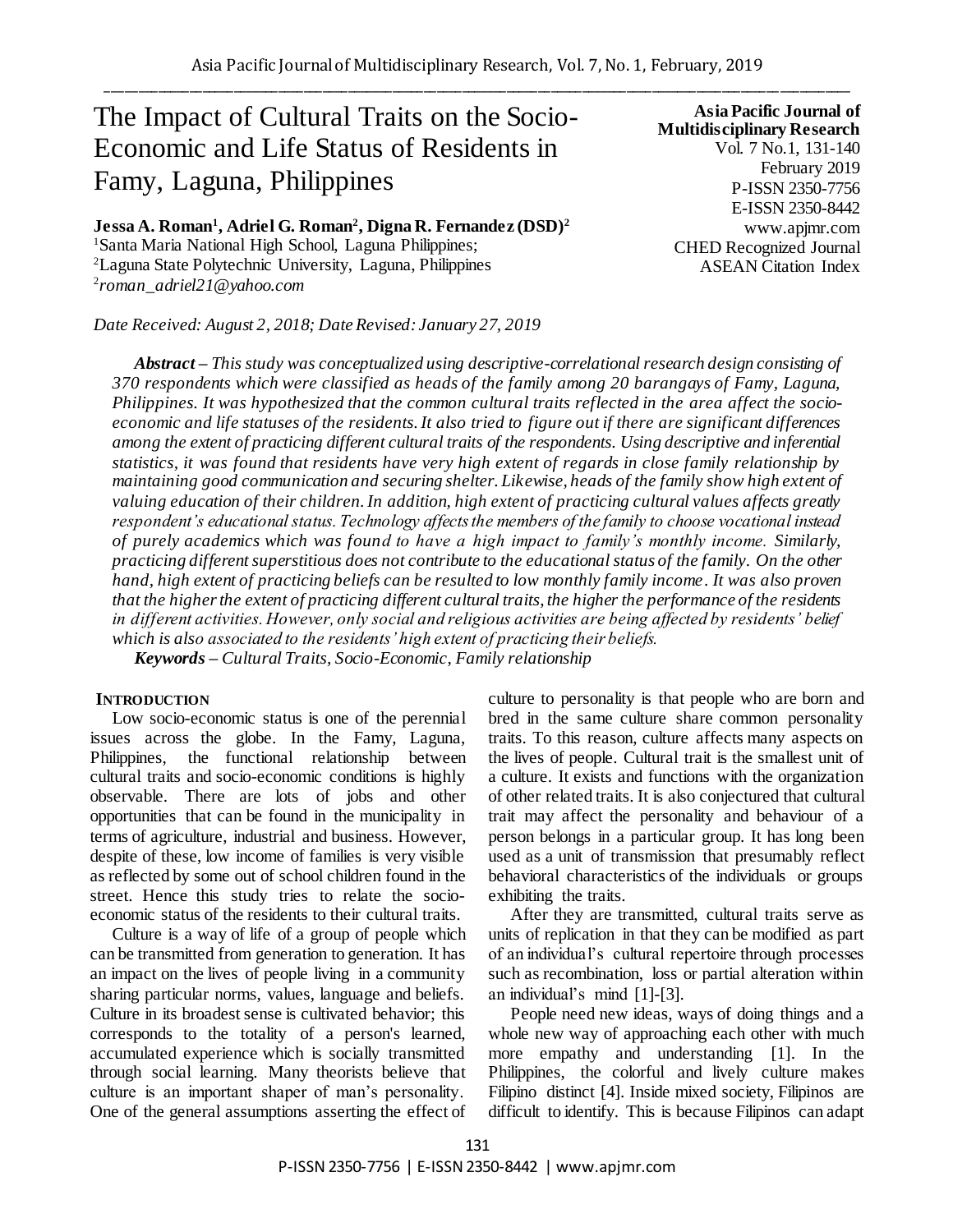easily to their new environment as a product of the mixed customs of the people who colonized them [5].

However, despite of this uniqueness, there were still some problems brought by the cultural traits of the Filipinos which until now are looking for exact solutions. In a specific instance, as reported by the Family Income and Expenditure Survey [6]-[7], the richest 20% of the population account for 53% of total national income while the bottom 20% get only 4.63 percent. The income of the richest 10% of households is 21 times that of the poorest 10 percent. This suggests that there is a need to study the roots causing this problem and the like by looking deeper into the perspective that cultural trait is playing a very significant role. One thing that can be associated to culture is the socio-economic status (SES). It is an economic and sociological combined total measure of a person's work experience and an individual's or family's economic and social position in relation to others, based on income, education and occupation. Socio-economic status is broken into three categories (high, middle, and low) [8]. When placing a family into these categories, income, education and occupation can be assessed.

The life status of the residents is classified into social activities, economic activities, educational activities and religious related practices. Social activities pertain to the everyday doings of the residents in the identified area. On the other hand, the economic activities are the work-related undertakings of the individuals in the setting. Educational activities are the educational routines of the residents. Finally, religious practices enumerated the list of religious gatherings present in the area. These activities were pre-identified based on the pre-survey conducted by the researchers.

With the cited ideas and observations this research is conceived with the hope of becoming basis for sustainable projects and program increase the economic status of the beneficiaries.

### **Framework of the Study**

This research is anchored on the socio-cultural theory of Lev Vygotsky [9] which described learning as a social process and the origination of human intelligence in society or culture. It also explained how individual mental functioning is related to cultural, institutional, and historical context; hence, the focus of the socio-cultural perspective is on the roles that participation in social interactions and culturally organized activities play in influencing psychological development.

It is also based on the Social and cultural theories which strive to explain how people relate to each other and/or the surrounding environment. Because people increasingly use technology to communicate with one another, the implication of social and cultural theories becomes more relevant in studying the impact of cultural traits on the socio-economic and life status of individuals. Technology needs to be designed in a way that supports this cooperative behavior [10].

Another relevant theory that guides the study is the Activity theory which describes relationships between a human and objects in the world. In studying the impacts of cultural traits and socio-economic status, it is necessary to emphasize on how people relate to each other and/or the surrounding environment and what is the relationship between people and their community. Thus, Social and Cultural Theories, as well as Activity theory served as the framework of the study.



*Figure 1. Conceptual Framework showing the interplay of the variables* 

### **OBJECTIVES OF THE STUDY**

 This research was conducted to determine the impact of cultural traits to socio-economic and life status of the community residents in Laguna, Philippines. In particular, it tried to: (1) identify the extent of practice of different cultural traits of the respondents in terms of values; folkways; beliefs; and technology; (2) determine the socio-economic and life condition of the residents in the barangay with regards to: occupation; size of the family; educational attainment; monthly family income; other source of income; type of family; primary expense; source of water; type of toilet; and owner of the land and house; (3) explicate the life status of the residents using their social related activities; economic activities; educational activities; and religious related practices.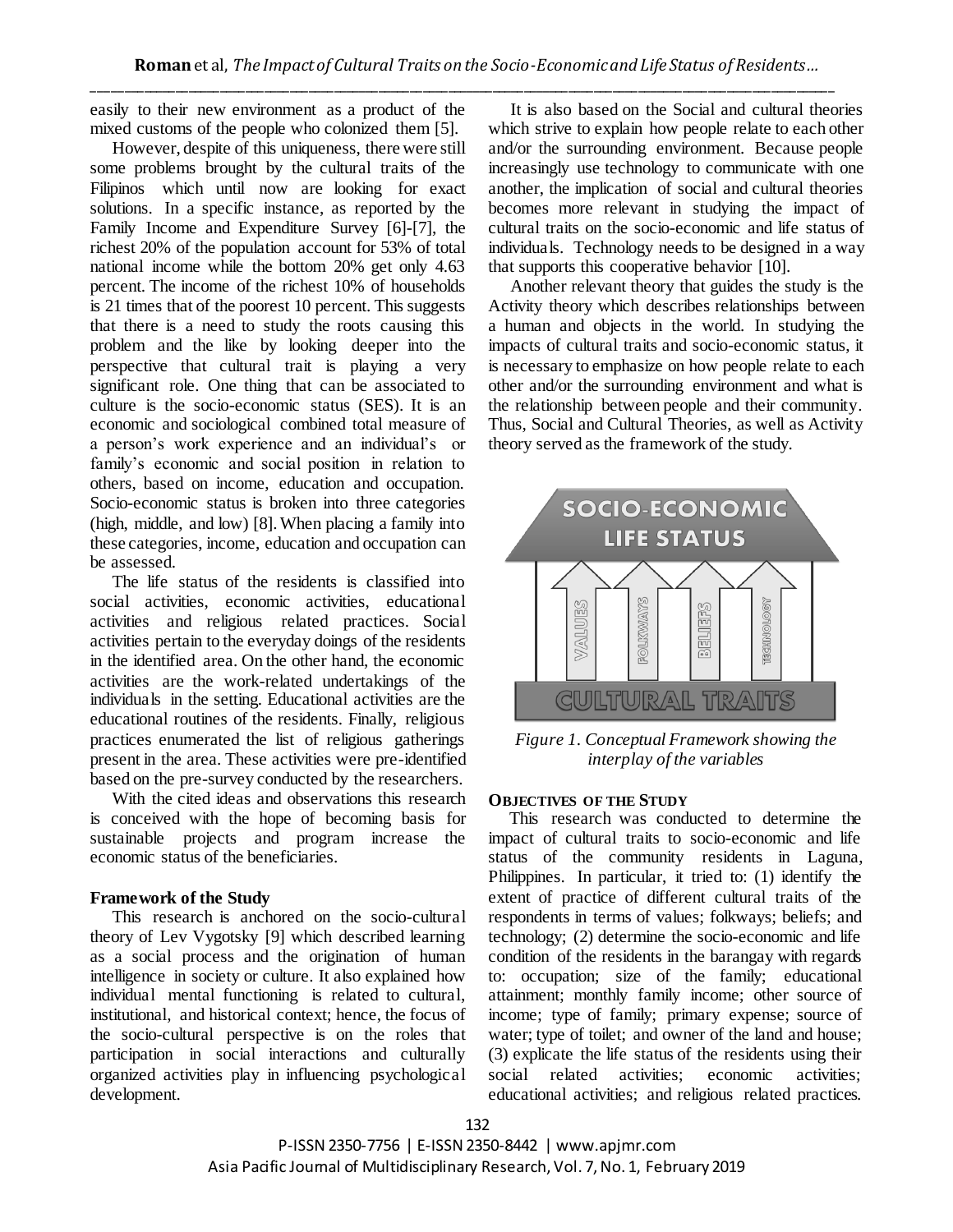Additionally, this study attempted to (4) test the effect of cultural traits to socio-economic and life statuses of the residents in Famy, Laguna; (5) examine the significant differences among the extents of practicing different cultural traits; socio-economic and life status of the residents. Lastly, this study (6) spelled-out the Strengths, Weaknesses, Opportunities, and Threats in Famy, Laguna, Philippines using SWOT analysis.

# **METHODS**

This study utilized descriptive survey design of research. A descriptive study is one in which information is collected without changing the environment (i.e., nothing is manipulated). This design is found to be the suitable design to be utilized for it describes what is actually happening in the actual situation. Through survey, data gathered to measure the impact of cultural traits to the social and economic aspects of residents were described using appropriate descriptive and inferential tools.

Descriptive research is a study designed to depict the participants in an accurate way. More simply put, descriptive research is all about describing people who take part in the study. Moreover, a survey comes in different flavors, be it interviewing people face to face or handing out questionnaires to fill out. The main difference between surveys and observations is that in a survey, the researcher does not need to watch people; he asks them about themselves [11].

# **Respondents of the Study**

 This study comprised 390 respondents which composed of the residents from 20 barangays of Famy, Laguna. Stratified sampling using proportional allocation was utilized as a sampling technique of the study. Based on the 2015 Philippine Standard Geographical Code, there are 15,021 people residing at Famy, Laguna in which Batuhan, Tunhac, and Bulihan are top three most populated barangays while Cuebang Bato, Minayutan, and Bacong-Sigsigan are the top three least populated barangays. Hence, using stratification considering proportionality among respondents, this research selected respondents based on the proportionality of the population. Meaning, more respondents were selected in densely populated areas. The respondents are selected based on how long they have been residing in the barangay. Five years above were used as basis in choosing the respondents since they already have the capability of giving the appropriate data for the study.

# **Research Instrument**

The main instrument used in this research was questionnaire checklist which consisted of four parts. The first part pertains to the demographic profile of the respondents consisting of all necessary data presented in the statement of the problem. The second part of the research instrument is the extent of practice of the different elements of culture which measure the extent of respondents' cultural traits. The third part consists of questions pertaining to sociological, economical and life status of the respondents. Last part of the questionnaire focuses on the strengths; weaknesses; opportunities; and threats (SWOT) of the barangay where the respondents belong.

 After the approval of the research title, the researcher secured a copy of the total population of Famy based on the Philippine Standard Geographical Code. Then, the preparation of research proposal was done as well as the construction of research instrument to be used in conducting the research. Asking help for a research consultant was also done for the appropriateness of the research proposal and research instrument to be used. Afterwards, the presentation of proposal of the research proposal was done in front of the experts in the field. After incorporating all the constructive suggestions of the panel, the dry-run of the research instrument was done to test the validity as well as the reliability of the questions with Cronbach's Alpha value of 0.903 using Statistical Package for Social Sciences (SPSS) v.16. Upon approval, letter request to the Dean of the Graduate Studies and Applied Research was secured as well as letters to the Municipal Mayor, and barangay chairmen of Famy, Laguna. Subsequently, collection of data as well as tabulation, analysis, computation, interpretation, making conclusions were done. To ensure maximum ethical consideration the respondents were asked on their willingness to be the respondents. Respondents were also informed the significance of the study and ensured that their responses would be treated confidential.

# **Statistical Tools**

 To attain the objectives of the study, different descriptive and inferential statistics were used such as weighted mean, frequency, percentage, rank, Chi-Square test of Independence, Spearman Rank-Order Correlation, Kruskal-Wallis H-Test, and One-way Analysis of Variance. Test statistics were measured at 5% level of significance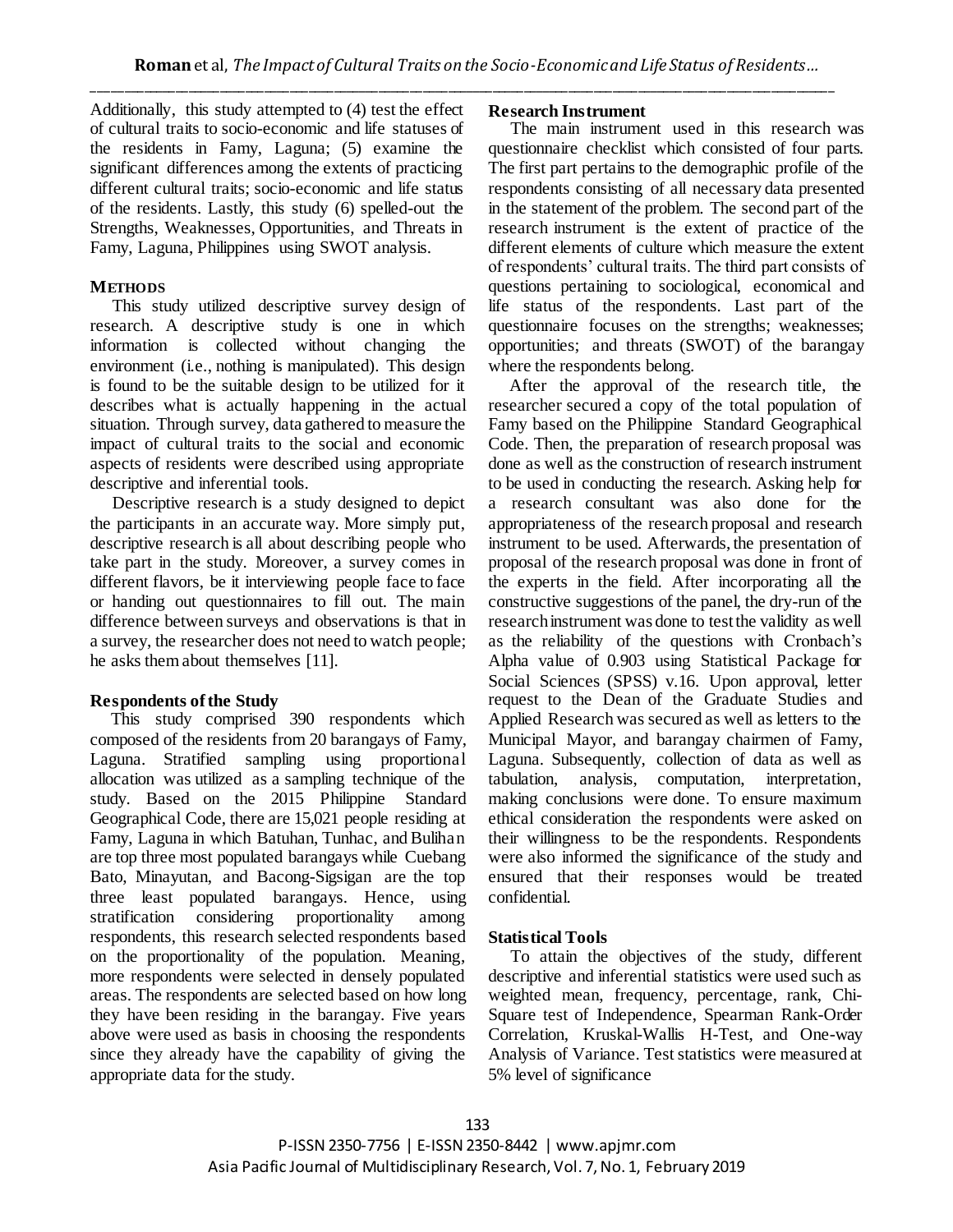## **RESULTS AND DISCUSSION**

As what can be seen from the table, in terms of practicing values, the residents of Famy, have very highextent of practicing close family relationship. The rudiments of ethical standards are already learned by the children at home [12]. Spiritual, moral and desirable social values are taught to them in simple ways so that they will have some ideas about what is right and what is wrong.

The spirit of courteousness is present among residents of Famy, Laguna as it is agreed upon by the respondents that they still calling their older brother or sister as ate or kuya. It is also worthy to note that even if giving service to the family of women and serenading are not being practiced nowadays, still couples are asking blessings and approval from their parents and relatives through symbolic meeting with the parents together with groom and bride to formally talk about marriage.

In general, the traditional folkways in the culture of Famy, Laguna are still being practiced today. However, there are some folkways that have vanished little by little. Human values and folkways change, though slowly and gradually. Some years ago, kissing in the movies was considered as taboo. Now, it is a common practice. Some years ago seldom if at all could one hear about a girl being pregnant before her wedding day. Now, premarital sex and pregnancy are becoming more and more common [13].

As shown in Table 1, consulting with quack doctors (Albularyo) is the most practiced belief of the residents of which is verbally analyzed as high extent of practice.

On the other hand, residents did not agree that Friday  $13<sup>th</sup>$  is a cursed day, hence; they are no longer practicing staying at home during this day. The result conforms to what Vega et al. (2006) mentioned that beliefs accept a proposition, statement, description of fact, etc. as true [13]. Acceptance uses criteria found in knowledge systems provided by external authorities rather than from personal, direct experience. Lastly, as to utilization of modern technology, finding shows that television is the most utilized appliance at home by the residents while utilization of computer, laptop, Ipod, and table ranked last.

Since, it is established that culture is dynamic [14], the implication of material culture in the past has already changed in the 21st century. However, people still value importance of communication and being connected with one another. Without communication or ability to communicate, each human being would be locked within a private world [15]. Communication allows people to establish commonness with one another; senders and receivers can come together through a given message. Likewise, communication and being informed or connected is an indispensable mechanism by which human beings attain social goals.

Table 1. Extent of Practice of Different Cultural Traits of the Respondents in Terms of Values, Beliefs, Folkways and Technology

| Cultural       | <b>Indicators</b>              | VI         | Rank  |
|----------------|--------------------------------|------------|-------|
| <b>Traits</b>  |                                |            |       |
|                | 1. The family remains intact   | VHE        | First |
| Values         | and together.                  |            |       |
|                | 2. Patronizes product made     | LE         | Last  |
|                | from other countries.          |            |       |
|                | Overall                        | HE         |       |
|                | 1. Calling ate or kuya to the  | VHP        | First |
| Folkways       | older sister or brother        |            |       |
|                | 2. Serenade as sign love and   | NP         | Last  |
|                | courtship.                     |            |       |
|                | Overall                        | <b>HEP</b> |       |
|                | 1. Consulting/treating<br>with | HEP        | First |
| <b>Beliefs</b> | quack doctor.                  |            |       |
|                | 2. Stay at home during Friday  | MEP        | Last  |
|                | $13th$ .                       |            |       |
|                | Overall                        | LEU        |       |
|                | 1. Television                  | VHEU       | First |
| Technology     | 2. Computer/Laptop/Tablet/I-   | NU         | Last  |
|                | Pod                            |            |       |
|                | Overall                        | LEU        |       |

*Legend: VI-Verbal Interpretation; VHE – Very High Extent; HE – High Extent; LE – Low Extent; VHP – Very High Extent of Practice; HEP – High Extent of Practice; MEP – Moderate Extent of Practice; NP – Not Practiced; VHEU – Very High Extent of Utilization; LEU – Low Extent of Utilization; NU – Not Utilized*

#### **Socio-Economic Status of the Residents**

 Table 2 below reveals that 209 out of 354 or 59.040% of the family is consisting of 4-6 members while there are families who have 13-15 members. These families are those who belong to extended which consist of the couple, their children, and relatives. As to educational attainment of the respondents, it was found out that most of 30.833% of them are high school graduates while 21.389% finished only elementary level. These findings imply that high regards of family heads to educate their children is rooted from their educational status that they do not want their children to experience the same experienced that they have particularly in work due to low educational profile.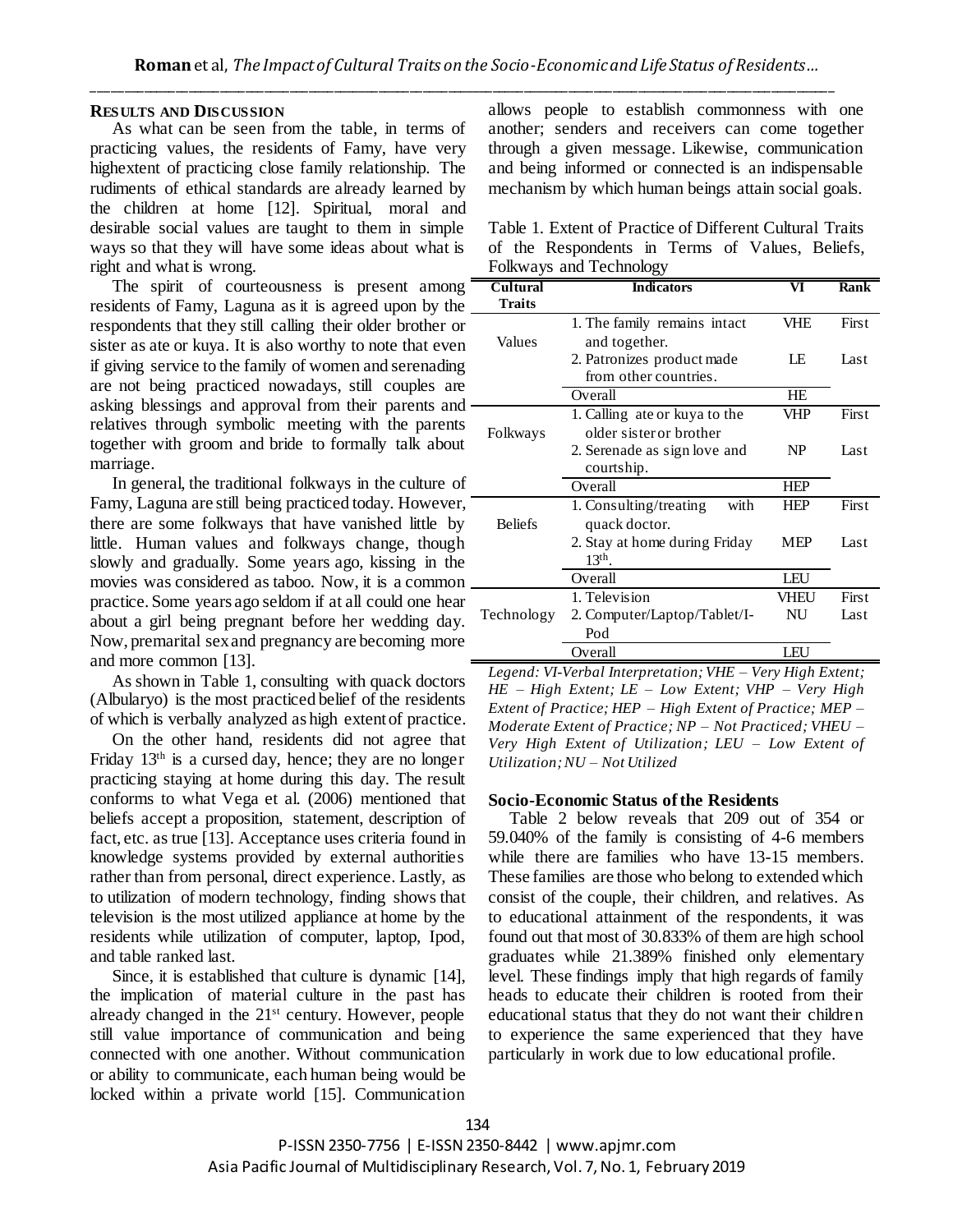| rable 2. Socio-Economic Status of the Residents |                    |        |       |  |  |
|-------------------------------------------------|--------------------|--------|-------|--|--|
| Indicators                                      | Particulars        | $\%$   | Rank  |  |  |
| Size of the Family                              | $4$ to 6           | 59.04  | First |  |  |
|                                                 | 13 to 15           | 1.98   | Last  |  |  |
| Educational                                     | <b>High School</b> | 30.83  | First |  |  |
| Attainment                                      | Graduate           |        |       |  |  |
|                                                 | Vocational         | 0.56   | Last  |  |  |
| Monthly Income                                  | $1,000 - 9,999$    | 73.42  | First |  |  |
| of the Family                                   | $40,000 - above$   | 0.63   | Last  |  |  |
| (in Peso)                                       |                    |        |       |  |  |
| Primary Source of                               | Agriculture        | 39.13  | First |  |  |
| Income                                          | (Farming)          |        |       |  |  |
|                                                 | Handicraft         | 0.93   | Last  |  |  |
| <b>Secondary Source</b>                         | Agriculture        | 29.27  | First |  |  |
| of Income                                       | Servicing          | 4.88   | Last  |  |  |
| Type of Family                                  | Nuclear            | 74.16  | First |  |  |
|                                                 | Extended           | 25.84  | Last  |  |  |
| Rules of                                        | Patrilocal         | 38.14  | First |  |  |
| Residence                                       | Ambilocal          | 3.95   | Last  |  |  |
| Decent System                                   | Patrilineal        | 130.00 | First |  |  |
|                                                 | Bilateral\Bilineal | 57.00  | Last  |  |  |
| Pattern of                                      | Egalitarian        | 65.72  | First |  |  |
| Authority                                       | Matriarchal        | 13.31  | Last  |  |  |
| Primary Expense                                 | Foods              | 50.00  | First |  |  |
|                                                 | Health             | 6.66   | Last  |  |  |
| Primary Source of                               | <b>SIWADI</b>      | 47.94  | First |  |  |
| Water                                           | Water Tank         | 0.88   | Last  |  |  |
| House Made of                                   | Concrete           | 46.35  | First |  |  |
|                                                 | Old Materials      | 1.69   | Last  |  |  |
| Water Drainage                                  | Septic Tank        | 79.30  | First |  |  |
|                                                 | Sewer              | 0.32   | Last  |  |  |
| Owner of the                                    | Personal Property  | 82.25  | First |  |  |
| House                                           | Government         | 0.85   | Last  |  |  |
| Type of Toilet                                  | Pour Flush         | 70.18  | First |  |  |
|                                                 | None               | 1.51   | Last  |  |  |
| Owner of the                                    | Personal Property  | 56.74  | First |  |  |
| Land the House is                               | Government         | 3.37   | Last  |  |  |
| on                                              |                    |        |       |  |  |
| <b>Owned Vehicle</b>                            | Motorcycle         | 46.60  | First |  |  |
|                                                 | <b>Truck</b>       | 0.36   | Last  |  |  |

Table 2. Socio-Economic Status of the Residents

most of the residents owned already the house and lot where their house is build.

Table 3. Life Status of the Residents

| Life          |    | <b>Indicators</b>         | VI         | <b>Rank</b> |
|---------------|----|---------------------------|------------|-------------|
| <b>Status</b> |    |                           |            |             |
|               | 1. | Taking Care of Children   | HEP        | First       |
| Social        | 2. | Reading of                | NP.        | Last        |
| Activities    |    | pocketbook/comics         |            |             |
|               |    | Overall                   | LEP        |             |
|               | 1. | Planting of rice          | <b>MEP</b> | First       |
| Economic      | 2. | Weaving of mats/baskets   | NP         | Last        |
| Activities    |    | Overall                   | LEP        |             |
|               | 1. | Giving school allowance   | <b>HEP</b> | First       |
| Education     |    | to the children           |            |             |
| related       | 2. | Looking for a tutor to    | NP         | Last        |
| practices     |    | teach the daughter/son to |            |             |
|               |    | get high grades in school |            |             |
|               |    | Overall                   | <b>MEP</b> |             |
| Religious     | 1. | Celebrates Christmas      | VHEP       | First       |
| -Related      | 2. | Reading of "Pasyon"       | LEP        | Last        |
| Practices     |    | Overall                   | <b>MEP</b> |             |

Table 3 shows the life status of the residents of Famy. It reveals that there is a high extent of practice of the residents in taking care of their children on the contrary; residents are not fun of playing reading pocketbooks and comics. In general, head of the families has low extent of practicing different social activities particularly in their barangays. This infers that family heads are busy persons that they do not find time to be engaged in different social gatherings such as the aforementioned. In terms of economic activities, it is observed that residents have moderate extent of practicing planting of rice while weaving of mats/baskets ranked last.

As to educational activities, heads of the family have high extent of practicing educational investment as it is found that they practice giving school allowance to the children with a high extent, family heads are the ones who also responsible in buying school materials most especially during class opening for their children. High extent of practice is also about ensuring that children go to school early among family head. On the contrary, family heads said that they do not look for a tutor to make their children's grade higher. Celebrating Christmas is found to have the highest mean value among other religious activities practiced by the residents of Famy in which it is verbally interpreted as very high extent which signifies that the residents value the essence of Christmas than any other religious activities/celebration on the other hand, reading of the

 Still in socio-economic status, majority of the residents were living at concrete and wooden house with septic tank and pour flush type of toilet. Likewise, majority of them belong to a nuclear type of family whose rules of residence is patrilocal with patrilineal descent system but have an egalitarian pattern of authority. Hence, the result contradicts the claim that matriarchal authority family type is very rare, and controversy exists about whether the balance of power actually rests with the wife in any known society [13]. Food and study were found as the primary and secondary expenses. Most of the families in Famy according to the findings rely on artesian well and water supply from SIWADI. It was also found out that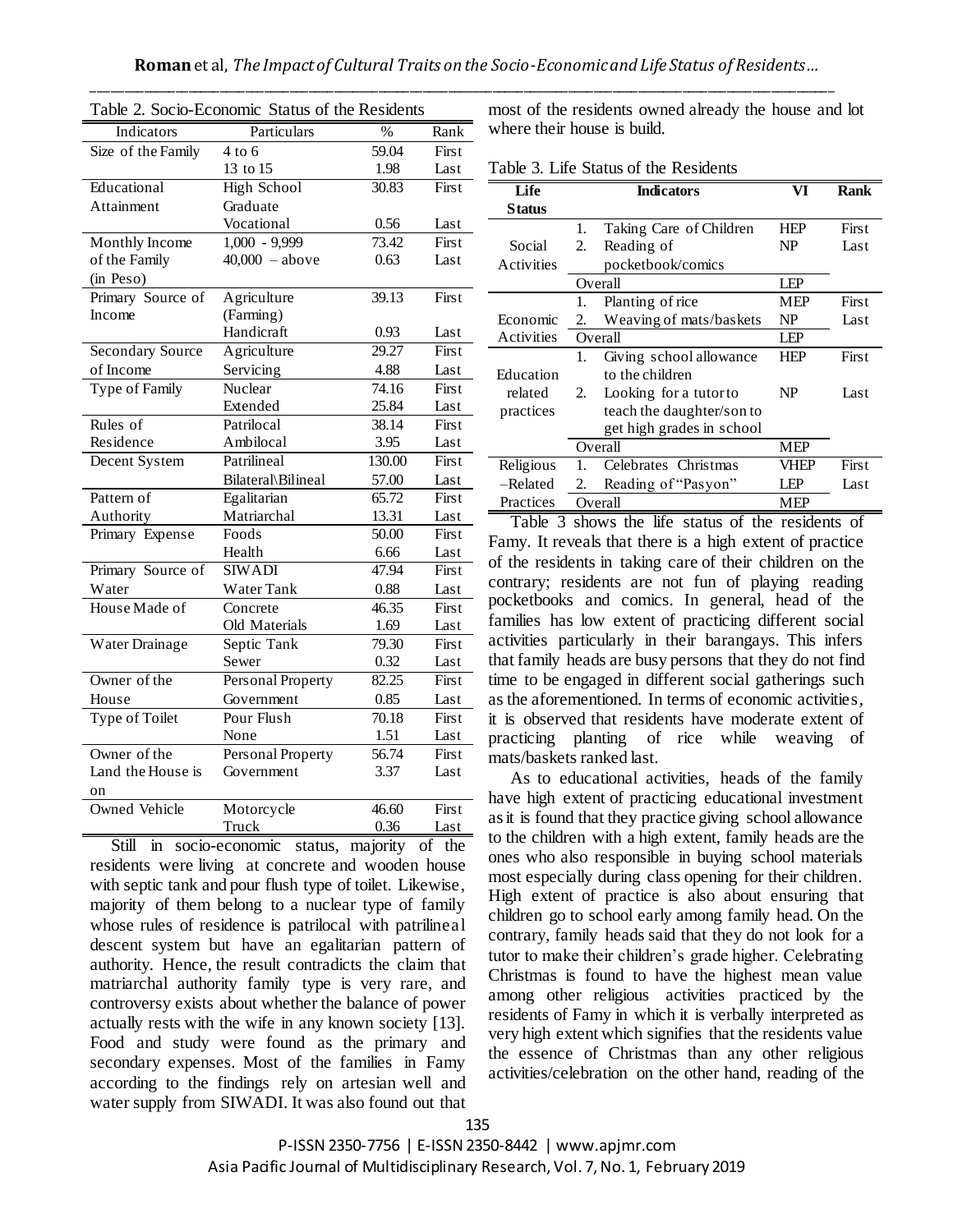sacred Passion of Jesus Christ in a form of poem is observed to be least in rank.

| Table 4. Effect of Cultural Traits to Socio-Economic |  |
|------------------------------------------------------|--|
| Status of the Residents.                             |  |

|                                        |                        | <b>Cultural Traits</b> |                        |                        |
|----------------------------------------|------------------------|------------------------|------------------------|------------------------|
| Socio-Economic Status                  | V                      | F                      | B                      | T                      |
| $\overline{1}$ .<br>Size of the Family | $\overline{\text{NS}}$ | $\overline{\text{NS}}$ | $\overline{\text{NS}}$ | $\overline{\text{NS}}$ |
| Family Members who<br>2.               | NS                     | <b>NS</b>              | <b>NS</b>              | NS                     |
| already finished College               |                        |                        |                        |                        |
| Family Members who are<br>3.           | S                      | <b>NS</b>              | <b>NS</b>              | <b>NS</b>              |
| currently studying College             |                        |                        |                        |                        |
| Family Members who<br>4.               | NS                     | NS                     | NS                     | NS                     |
| already finished High                  |                        |                        |                        |                        |
| School                                 |                        |                        |                        |                        |
| 5.<br>Family Members who are           | <b>NS</b>              | <b>NS</b>              | <b>NS</b>              | <b>NS</b>              |
| currently studying High                |                        |                        |                        |                        |
| School                                 |                        |                        |                        |                        |
| Family Members who<br>6.               | NS                     | NS                     | <b>NS</b>              | NS                     |
| already finished                       |                        |                        |                        |                        |
| Elementary                             |                        |                        |                        |                        |
| Family Members who are<br>7.           | <b>NS</b>              | <b>NS</b>              | <b>NS</b>              | <b>NS</b>              |
| currently studying                     |                        |                        |                        |                        |
| Elementary                             |                        |                        |                        |                        |
| Family Members who<br>8.               | S                      | <b>NS</b>              | S                      | NS                     |
| already finished Vocational            |                        |                        |                        |                        |
| Family Members who are<br>9.           | S                      | S                      | NS                     | S                      |
| currently studying                     |                        |                        |                        |                        |
| Vocational                             |                        |                        |                        |                        |
| 10. No Formal Schooling                | S                      | NS                     | NS                     | <b>NS</b>              |
| 11. Highest Educational                | <b>NS</b>              | <b>NS</b>              | <b>NS</b>              | S                      |
| Attainment                             |                        |                        |                        |                        |
| 12. Monthly Income                     | <b>NS</b>              | <b>NS</b>              | S                      | S                      |
| 13. Primary Source of Income           | S                      | <b>NS</b>              | <b>NS</b>              | <b>NS</b>              |
| 14. Secondary Source of                | <b>NS</b>              | <b>NS</b>              | <b>NS</b>              | <b>NS</b>              |
| Income                                 |                        |                        |                        |                        |
| 15. Types of Family                    | <b>NS</b>              | <b>NS</b>              | <b>NS</b>              | <b>NS</b>              |
| 16. Rules of Residence                 | <b>NS</b>              | <b>NS</b>              | <b>NS</b>              | <b>NS</b>              |
| 17. Descent System                     | <b>NS</b>              | <b>NS</b>              | <b>NS</b>              | S                      |
| 18. Pattern of Authority               | NS                     | <b>NS</b>              | <b>NS</b>              | NS                     |
| 19. Primary Expenses                   | NS                     | NS                     | NS                     | <b>NS</b>              |
| 20. Source of Water at Home            | <b>NS</b>              | S                      | S                      | S                      |
| 21. House made of                      | NS                     | <b>NS</b>              | <b>NS</b>              | S                      |
| 22. Water Drainage                     | NS                     | <b>NS</b>              | <b>NS</b>              | NS                     |
| 23. Ownership of the House             | S                      | NS                     | NS                     | <b>NS</b>              |
| 24. Types of Toilet                    | <b>NS</b>              | <b>NS</b>              | <b>NS</b>              | S                      |
| 25. Ownership of the Land              | S                      | <b>NS</b>              | S                      | S                      |
| 26. Owned Vehicles                     | NS                     | NS                     | NS                     | S                      |

*V-Values, F-Folkways, B-Beliefs, T-Technology; NS-Not Significant, S-Significant*

Data presented in Table 4 show the significant effect of cultural traits to socio-economic status of the residents. It is shown that the high extent of cultural practices with respect to values, folkways, beliefs, and technology do not affect the size of the family of the

residents. Hence, regardless of high extent of practicing values, folkways, beliefs, and utilization of modern technology, residents can still have large or small size of family. These findings imply that when it comes to family matters; it is not the values, folkways, beliefs and technology that affect the decision of the residents. It is the decision coming from the family who really affects.

In terms of educational status of the family, values show large impact on family's educational attainment which infers that high extent of practicing cultural values among the residents affects greatly their educational status. In addition, correlation values view that the higher the extent of getting together in the family, the higher the possibility of having highly educated family members. Likewise, in terms of family members who are currently studying vocational, high extent of technology is found to have a significant relationship. This proves that technology affects the members of the family to choose vocational instead of purely academics.

Meanwhile, as to the effects of technology to family members' choice of education, high extent of values and folkways found to have concomitant positive effects as revealed by the positive r-values and p-values which are all less than 0.05. This means, that residents' high extent of practicing values and folkways have significant contribution to the residents' choice of vocational education. On the other hand, no significant relationship is found between high extent of practicing beliefs and the educational attainment of the family. This implies that whether they believe in different superstitious, this practice does not contribute to the educational status of the family.

Table 4 also shows that respondents' highest education attainment has a significant relationship to the high extent of utilization of technology which reveals that those who graduated in high school have low extent of utilization of technology while those who graduate in college have high extent of utilizing modern technology.

In terms of the effects of cultural traits to family monthly income, it is shown that high extent of practicing beliefs is resulting to low monthly family income implying that those who believe frequently in superstitious and are found to have low monthly income. This signifies that believing in superstitious has a negative impact to monthly income of the residents. On the contrary, high extent of utilization of modern technology shows positive effect to residents' monthly income which implies that the higher the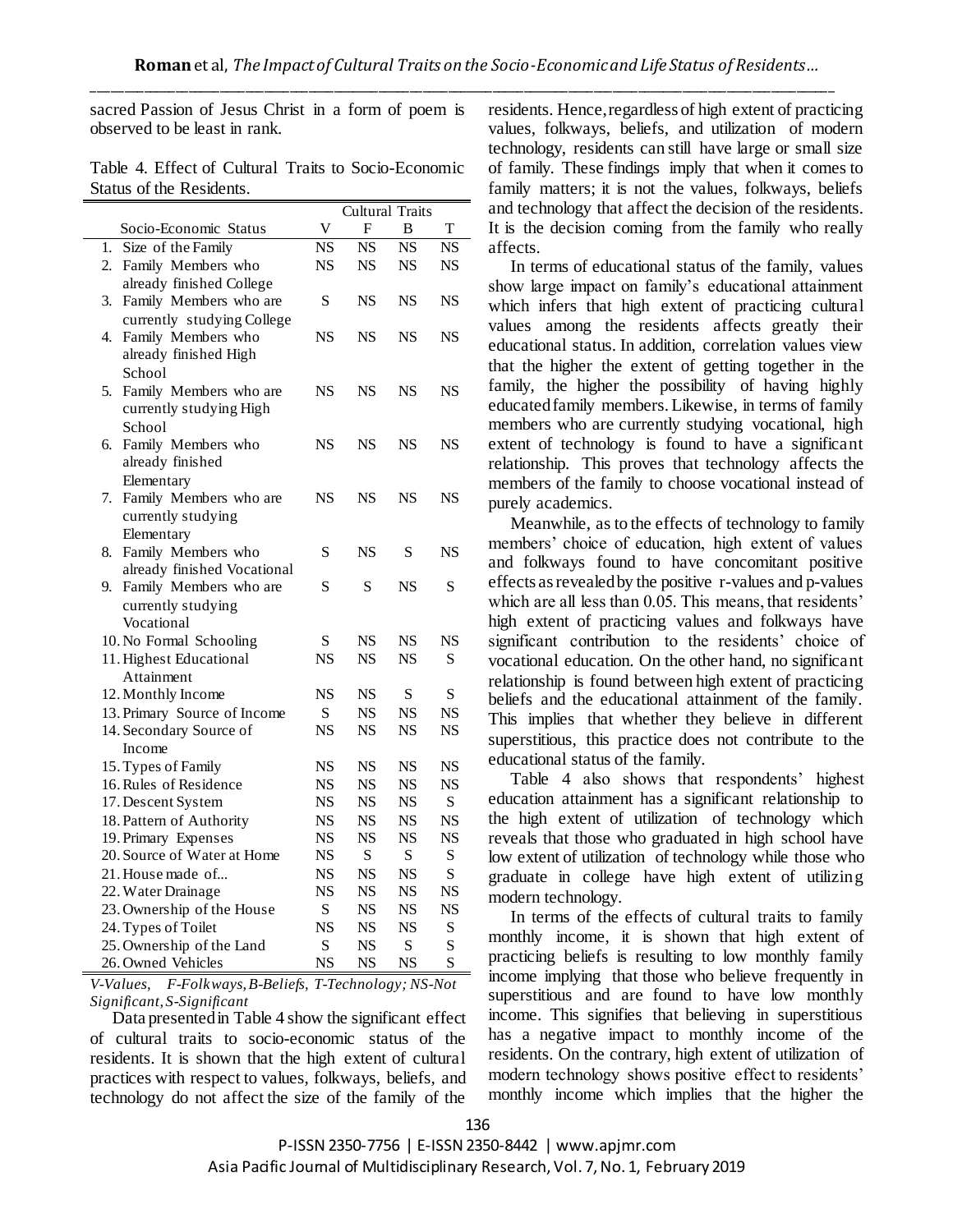extent of utilization of technology, the higher the possibility that they will have high family income since there are lots of opportunities given using advanced technology.

High extent of values as reflected in the table is found to be significantly related to respondents' primary source of income which is agriculture (0.035).

Descent system is found to have significantly related to high extent of technology utilization among residents. In connection with this, the relationship existed showed that the family whose descent system is patrilineal has low extent of utilization of technology.

Table also shows that high extent of values has an effect to respondent's ownership of house and land where their houses are built. This connection implies that high extent of family relationship makes head of the family ensure that their family future is secured since it was already established that most of the respondents owned the house and land where their house is built. High extent of beliefs has a significant relationship with respondents' sources of water at home and ownership of the land with the p-values of 0.039 and 0.030 respectively. Lastly, high extent of technology has something to do with residents' socioeconomic status particularly in family's source of water at home, house made of, types of toilet, ownership of land and vehicles.

Table 5. Effect of Cultural Traits to the Life Status of the Residents.

| <b>Life Status</b>   |         | E     | в       |       |
|----------------------|---------|-------|---------|-------|
| Social Activities    | 0.009   | 0.029 | 0.011   | 0.000 |
| Economic Activities  | 0.016   | 0.045 | 0.125   | 0.000 |
| Educational          | 0.004   | 0.019 | 0.509   | 0.000 |
| Activities           |         |       |         |       |
| Religious Activities | (0.000) | 0.000 | (0.000) |       |

The significant effect of cultural traits to the life status of the residents as reflected in table 26 reveals that values folkways, and technology greatly affect every aspect of life of the respondents as revealed by the p-values which are all less than 0.05.

Correspondingly, all r-values are positive which signify that every aspect of cultural traits greatly influence the respondents' social, economic, educational, and religious activities. This further proves that the higher the extent of practicing different cultural traits, the higher the performance of the residents in different activities. However, only social and religious activities are being affected by residents' beliefs. This reveals that social interaction with other people and event every day routines of the residents are being affected by their superstitious beliefs. Likewise, revealing by the p-value of 0.000, religious activities have high significant relationship. This insinuates that high extent of religious activities is associated to the residents' high extent of practicing their beliefs.

On the contrary, respondents' extent of practicing beliefs has no significant relationship to their economic and educational activities. This finding attests absence of connection between respondents' cultural beliefs to the high extent of their regards to education and economic endeavours. Although folkways are less likely to formalize by the society, still, it needs to be practiced for it has an impact to how people live. Folkways also play an importance role in shaping the daily behaviour of members of a culture [16].

Table 6. Differences among the Extent of Practice of Different Cultural Traits among Residents of the Barangays in Famy

| Factor           | Cultural       | Н-    | Р-     | Difference  |
|------------------|----------------|-------|--------|-------------|
|                  | Traits         | Value | value  |             |
|                  | Values         | 45.79 | 0.0009 | Significant |
|                  | Folkways       | 62.94 | 0.0000 | Significant |
| <b>Barangays</b> | <b>Beliefs</b> | 35.58 | 0.0172 | Significant |
|                  | Technology     | 74.09 | 0.0000 | Significant |
|                  |                |       |        |             |

The results show that in terms of values, folkways, beliefs, and technology, highly significant differences exist. This indicates that each barangay has its own unique characteristic of practicing values, folkways, beliefs, and technology. This result supports the claim that the members of the society do not uniformly share its values. Values influence people's behavior and serve as criteria for evaluating the actions of others. The values, norms, and sanctions of a culture are often directly related [16].

In particular, with respect to practicing values, barangay in Poblacion has the highest extent of practicing values among other barangays. However, no significant difference exists among the extent of practicing values among the residents of different barangays except for the barangay where a lot of new faces were seen which found to have the least extent of practicing cultural values. This significant finding implies that the values which are being practiced in the community are almost the same; however, due to mixing of culture, there are some values that deviate from what has been practiced. As to practicing folkways, it is found that the extent of practicing folkways among residents of one of the barangays in Poblacion is significantly different from the extent of practicing folkways in barangay in far flung area and in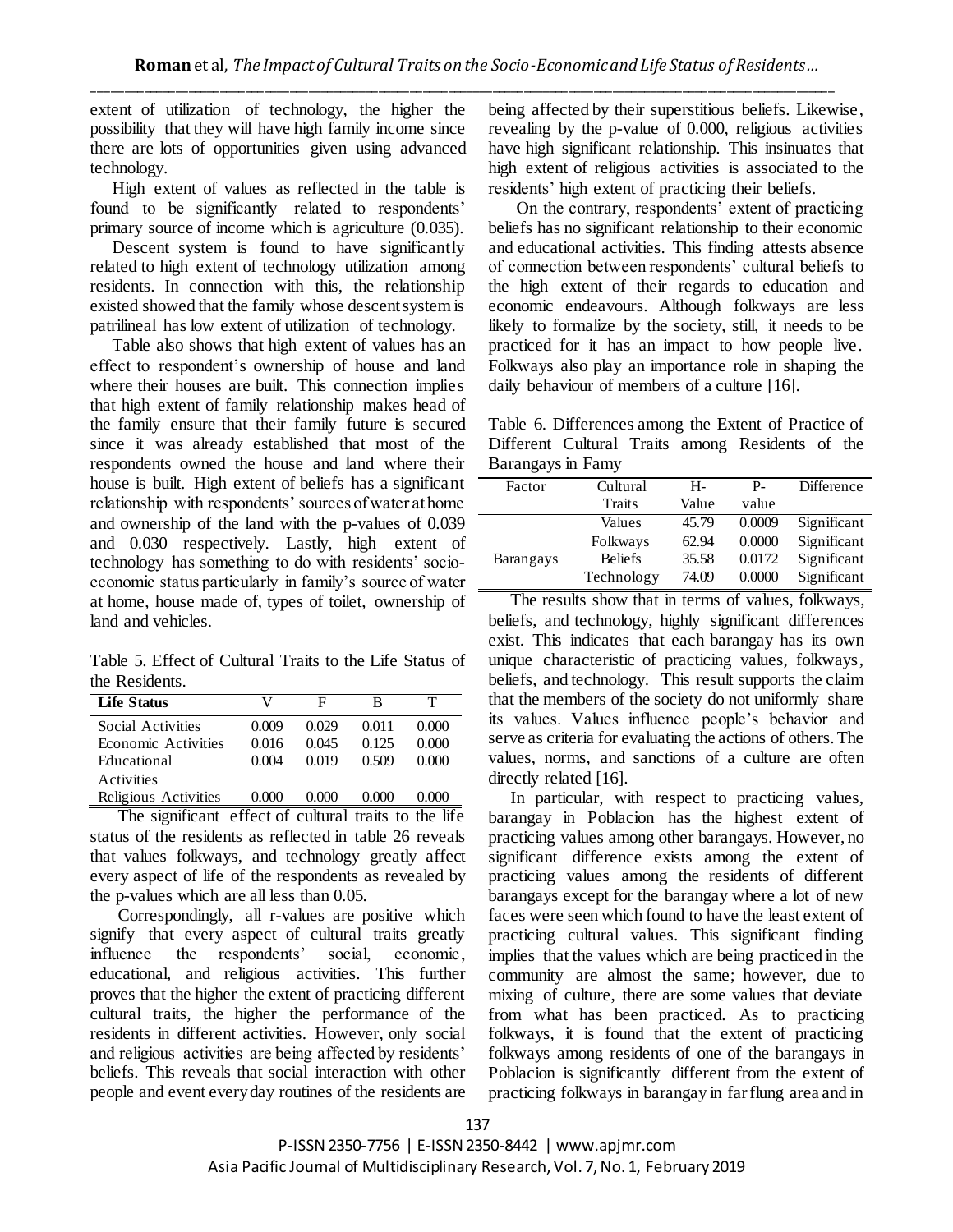the barangay where a lot of new faces were reported. Considering extent of practicing beliefs, it is found out that those who live in upland areas have high extent of practicing their beliefs than those who live in the mainstream. Lastly, when it comes to utilization of modern technology, most of the residents living in the mainstream are found to have high extent of utilization of modern technology. However, there are some residents in upland barangays who found to have moderate extent of utilizing modern technology.

Table 7. Differences among the Socio-Economic Conditions of the Residents in different Barangays of Famy

|     | Socio-Economic Status          | p-Value | <b>Remarks</b> |
|-----|--------------------------------|---------|----------------|
| 1.  | Size of the Family             | 0.042   | S              |
| 2.  | Family Members who already     | 0.091   | <b>NS</b>      |
|     | finished College               |         |                |
| 3.  | Family Members who are         | 0.006   | S              |
|     | currently studying College     |         |                |
| 4.  | Family Members who already     | 0.056   | <b>NS</b>      |
|     | finished High School           |         |                |
| 5.  | Family Members who are         | 0.429   | <b>NS</b>      |
|     | currently studying High School |         |                |
| 6.  | Family Members who already     | 0.704   | <b>NS</b>      |
|     | finished Elementary            |         |                |
| 7.  | Family Members who are         | 0.665   | <b>NS</b>      |
|     | currently studying Elementary  |         |                |
| 8.  | Family Members who already     | 0.017   | S              |
|     | finished Vocational            |         |                |
| 9.  | Family Members who are         | 1.000   | <b>NS</b>      |
|     | currently Studying Vocational  |         |                |
| 10. | No Formal Schooling            | 0.046   | S              |
| 11. | <b>Highest Educational</b>     | < 0.001 | S              |
|     | Attainment                     |         |                |
|     | 12. Monthly Income             | 0.012   | $\mathbf S$    |
|     | 13. Primary Source of Income   | 0.210   | <b>NS</b>      |
|     | 14. Secondary Source of Income | 0.047   | S              |
|     | 15. Types of Family            | 0.594   | <b>NS</b>      |
|     | 16. Rules of Residence         | 0.656   | <b>NS</b>      |
|     | 17. Descent System             | 0.926   | <b>NS</b>      |
|     | 18. Pattern of Authority       | 0.835   | <b>NS</b>      |
|     | 19. Primary Expenses           | 0.079   | <b>NS</b>      |
|     | 20. Source of Water at Home    | < 0.001 | S              |
|     | 21. House made of              | < 0.001 | $\mathbf S$    |
|     | 22. Water Drainage             | 0.178   | <b>NS</b>      |
|     | 23. Owner of the House         | < 0.001 | S              |
|     | 24. Types of Toilet            | < 0.001 | S              |
|     | 25. Owner of the Land          | < 0.001 | S              |
|     | 26. Owned Vehicles             | < 0.001 | S              |

 As it is shown in Table 7, size of the family in every barangays of Famy differs significantly (0.042). Likewise, significant difference is also seen among

number of family members who currently studying college (0.006), number of family members who have finished vocational (0.017), no formal schooling (0.046), monthly income (0.012), secondary source of income  $(0.047)$ , source of water at home  $( $0.001$ ),$ house made of  $(<0.001)$ , types of toilet, ownership of house, land and vehicles  $(<0.001$ ). In particular, when it comes to size of the family, the largest size is found in the upland barangays with an average number of 6-7 members per family in which at 2 among them are currently studying college or vocational courses. These findings implied that residents do not only rely of their ascribed status rather, they are making things to uplift their ways of living (achieved status) through studying.

Table 8. Differences among the Life Statuses of Residents in different Barangays of Famy

| <b>Factor</b> | <b>Life Status</b>   | Р.     | <b>Remarks</b> |
|---------------|----------------------|--------|----------------|
|               |                      | value  |                |
|               | Social Activities    | 0.0061 | Significant    |
|               | Economic             | 0.0002 | Significant    |
| Barangay      | Activities           |        |                |
|               | Educational          | 0.0050 | Significant    |
|               | Activities           |        |                |
|               | Religious Activities | 0.0000 | Significant    |

Table 8 shows that significant differences among the life statuses of the residents in different barangays of Famy. As is reflected in the table, highly significant differences exist among the different activities of the residents in every barangays of Famy as revealed by the probability values of 0.0061, 0.0002, 0.0050, and 0.000 for social, economic, education, and religious activities consecutively. This finding implies that the activities done in one barangay is different from the activities of the residents in other barangays.

In particular, when it comes to social activities, the highest extent of playing cards, and having conversations with neighbours during vacant time is seen among the residents in upland areas. However, this does not infer that residents in upland have high extent of negative social activities since it was previously found out that there is a low extent of performing social activities among the residents.

With respect to economic activities, it is found out that residents in the upland barangays have high extent of doing economic activities that those who live in the lowland barangays. In addition, as educational activities, it is found out those residents in barangay which can be found in the upland area, have higher regards to education than the residents of other barangays. Conversely, the least extent of doing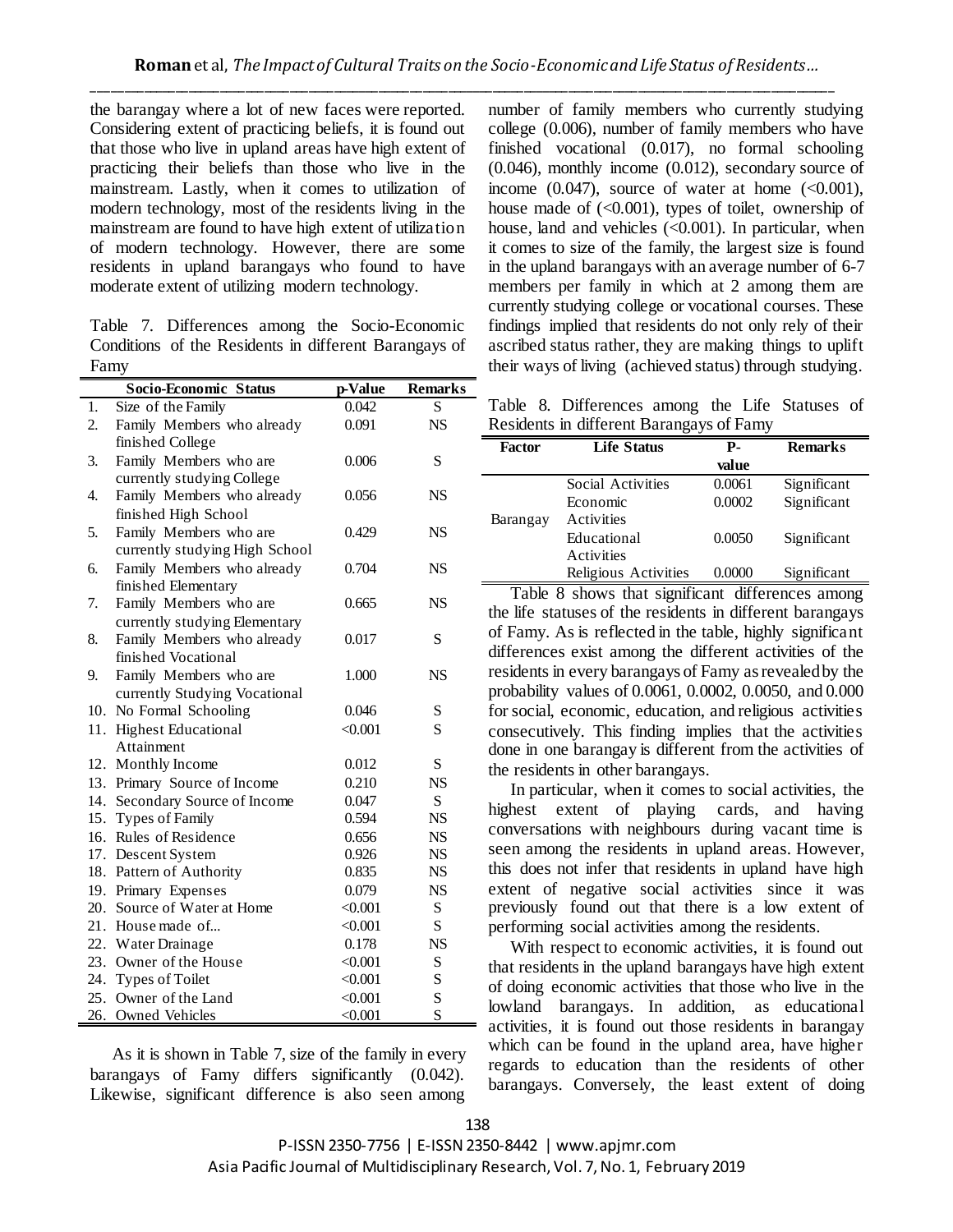educational related practices were found in the barangay located in the literally far flung upland area. Lastly, as to religious activities, it is found that those residents residing near the churches have higher extent of religious activities than those who live far away from the church.

## **SWOT Analysis of Famy, Laguna**

 Table 9 presents the strengths, weaknesses, opportunities and threats among residents of Famy, Laguna. Based on the data provided in the table, residents, particularly heads of the family perceived their place as peaceful in which people are found be friendly, cooperative and have unity among each other. In addition, residents found themselves happy to the place where they currently live since they feel the smooth social relationship with their neighbours, and they live near their family.

Table 9. SWOT Analysis of Famy, Laguna

| <b>STRENGTHS</b>             | <b>WEAKNESSES</b>     |
|------------------------------|-----------------------|
| Peaceful                     | <b>Vices</b>          |
| People are united            | Strife                |
| Friendly and cooperative     | Theft                 |
| neighbors                    | Gossips               |
| Good governance              | Lack of other source  |
| Living near the family       | of income             |
| Social sympathy              | Improper waste        |
| Smooth Social Relation       | segregation           |
| Clean and Green              | Lack of work          |
| Environment                  | opportunity for       |
| Free water                   | women                 |
| Fresh air                    | Out of School         |
| Beautiful sceneries          | Youths                |
| Rich in natural resources    | Water difficulties in |
| Easy to find job for men     | upland areas          |
| (farming)                    | Seasonal jobs         |
| Farm to market roads         | Difficulty of         |
|                              | transportation in     |
|                              | upland areas          |
| <b>OPPORTUNITY</b>           | <b>THREATS</b>        |
| A lot of NGOs that are       | Flood                 |
| willing to extend assistance | Land Conversion       |
| $I_0 h$ Eqir                 |                       |

Job Fair

• Microfinance

One of the most important aspects of social living is to have a clean and green environment. Based on the findings, residents found their environment as clean and green particularly those who live in upland barangay. Another important finding to note with is that there is water reservoir near their area specifically those who live in barangays Bulihan and Kataypuanan. In

addition, some of the respondents said that it is easy to find local job in their places. There is also a presence of NGO and Microfinance which lends money to the residents. In general, most of the opportunities in Famy can be found in their environment.

On the other hand, vices, strife and incidence of stealing are found to be the top 3 weaknesses of the barangays which is followed by gossips, lack of other source of income, improper waste segregation, and lack of work opportunity for women. Flood particularly those who live nearby river is frequently experienced by the residents and agricultural land which is converted into an industrial area are the threats identified by the residents.

## **CONCLUSION**

 The residents of Famy have very high extent of regards in close family relationship by maintaining good communication and securing their shelter. Likewise, heads of the family show high extent of valuing education of their children which is rooted from their educational status that they do not want their children to experience the same experienced that they have particularly in work due to low educational profile.In addition, high extent of practicing cultural values among the residents affects greatly their educational status. Technology affects the members of the family to choose vocational instead of purely academics which was found to have a high impact to family's monthly income. It was also concluded that even though respondents believe in different superstitious, this practice does not contribute to the educational status of the family. On the other hand, it has a negative effect to family monthly income thus; high extent of practicing beliefs may result to low monthly family income. With respect to significant effect of cultural traits to the life status of the residents, it was proven that the higher the extent of practicing different cultural traits, the higher the performance of the residents in different activities. However, only social and religious activities are being affected by residents' beliefs. This reveals that social interaction with other people and event every day routines of the residents are being affected by their superstitious beliefs. This insinuates that high extent of religious activities is associated to the residents' high extent of practicing their beliefs. On the other hand, findings attested the absence of connection between respondents' cultural beliefs to the high extent of their regards to education and economic endeavours.

In terms of significant differences among the